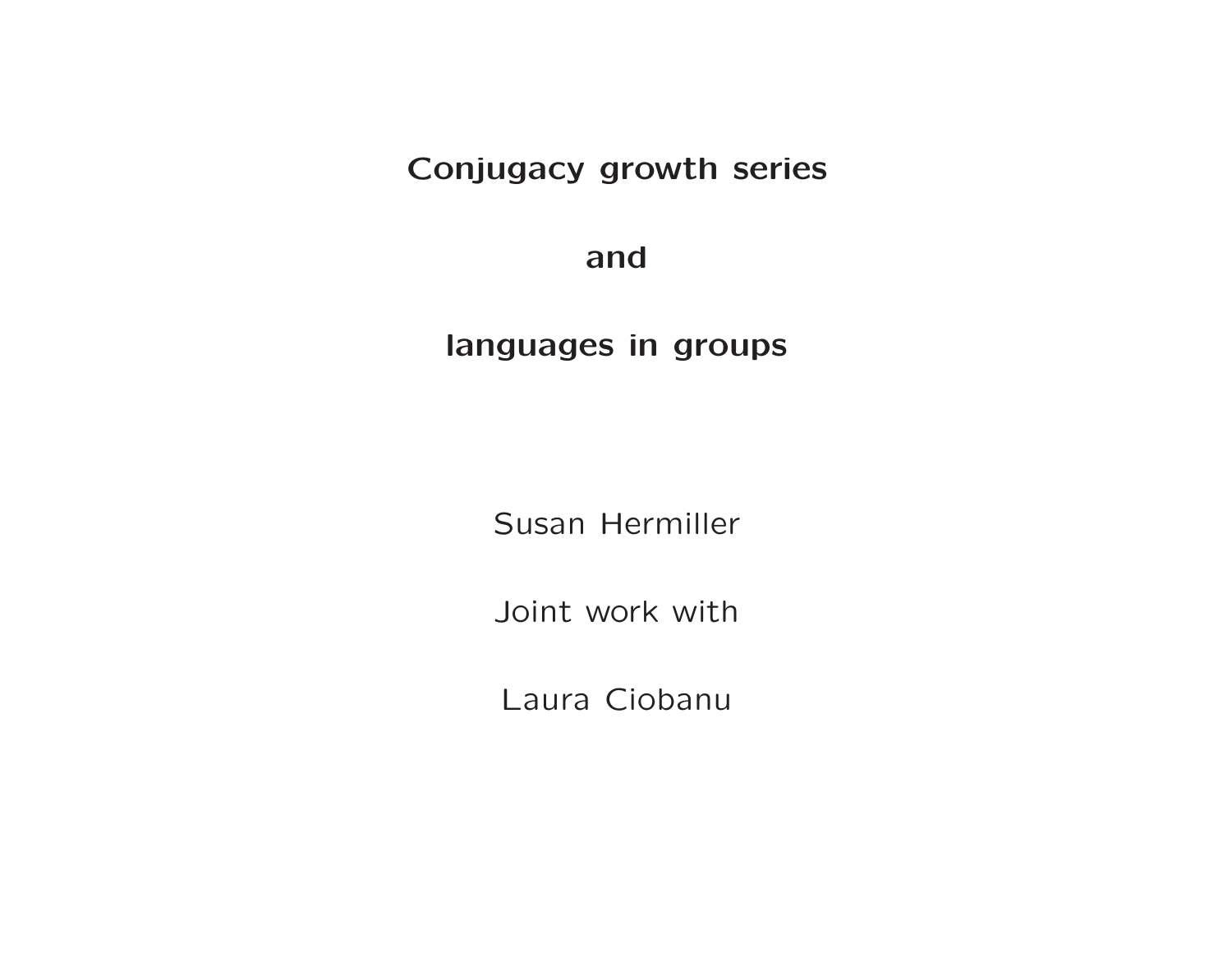Growth functions, growth series, and languages

 $X =$  finite set  $X^* = \{$  words over  $X\}$  Language:  $L \subseteq X^*$ 

Growth functions :  $\mathbb{N} \to \mathbb{N}$ 

Strict:  $str_L(i) := \#\{w \in L \mid l(w) = n\}$ Cumulative:  $cum_L(i) := \#\{w \in L \mid l(w) \leq n\}$ 

Growth series (  $=$  generating functions)  $\in \mathbb{C}[[z]]$ :

Strict:  $s_L(z) \mathrel{\mathop:}= \sum_{i=1}^\infty$  $\sum\limits_{i=0}^{\infty} str_L(i) z^i$ Strict.  $s_L(z) := \sum_{i=0}^{z_U} \sum_{s=0}^{z_U} c u m_L(i) z^i$ 

 $\textsf{Rmk.}\ \ s_L(z) = (1-z)c_L(z); \ \text{i.e.,}$ 

 $s_L(z)$  is rational iff  $c_L(z)$  is rational.

(We'll use *strict* growth throughout.)

Fact. If  $L$  is a regular language (can be built from finite subsets of  $X^*$  using finitely many  $\cup$ ,  $\cap$ ,  $\frac{c}{\cdot}$ ,  $\cdot$ ,  $\frac{*}{\cdot}$  operations), then  $s_L(z)$ is rational.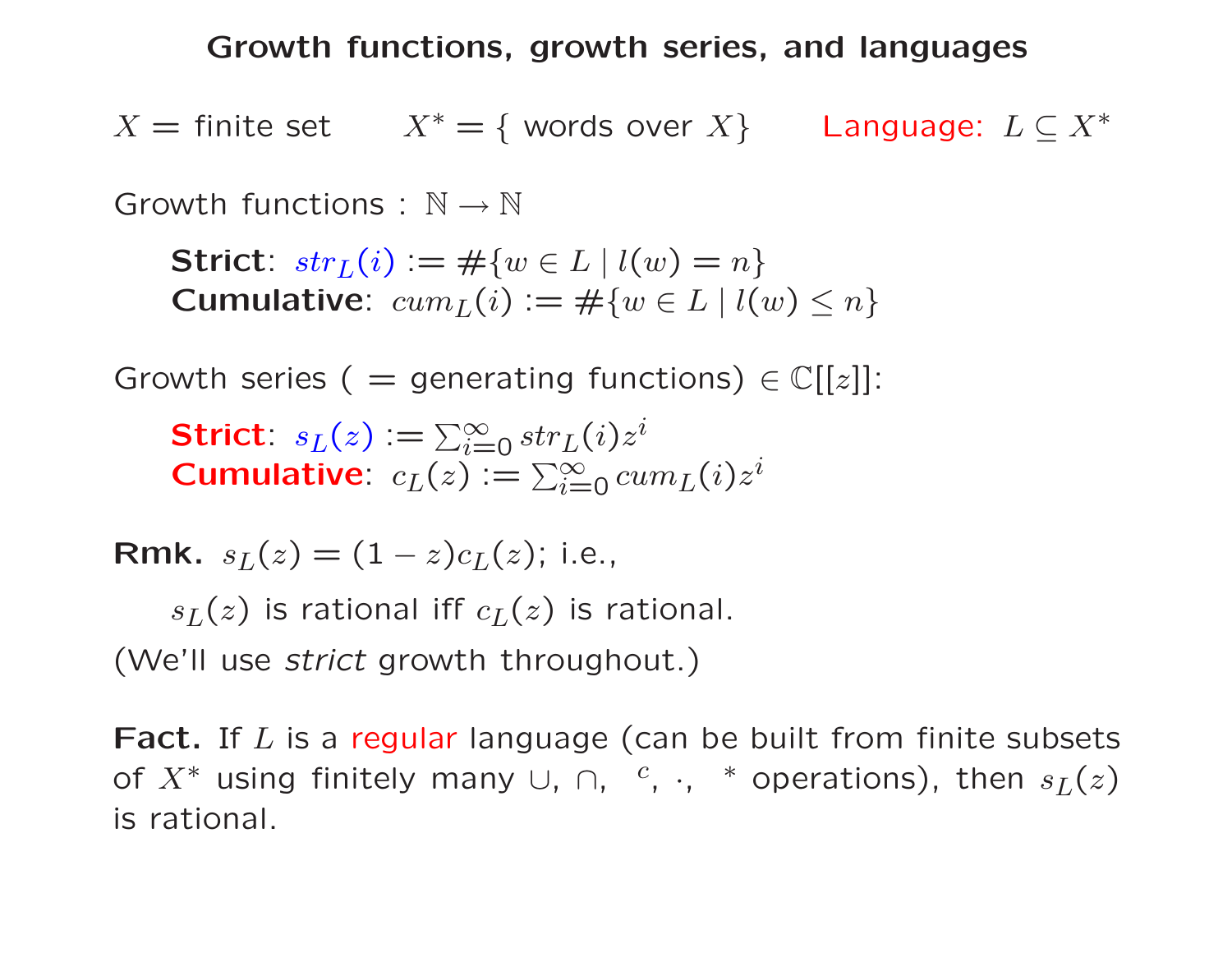## Spherical growth series and language for groups

 $G = \text{group}$  $X =$  finite inverse-closed generating set  $d =$  path metric in Cayley graph  $d(\epsilon,g)$  for  $g\in G$  $S(i) := \{ g \in G \mid |g| = i \}$  $B(i) := \{ g \in G \mid |g| \leq i \}$ 

Spherical growth series  $\sigma=$  $\sigma_{G,X}(z) \mathrel{\mathop:}= \sum_{i=1}^\infty$  $\sum\limits_{i=0}^{\infty} \#S(i)z^i$ 

(Ball) Growth series  $\beta_{G,X}(z) \mathrel{\mathop:}= \sum_{i=1}^\infty$  $\sum_{i=0}^{\infty} \#B(i)z^i$ 

 $\zeta =$  total order on X  $\zeta_{sl}$  = shortlex order on  $X^*$  $\forall g \in G$ , let  $y_g :=$  shortlex least representative of  $g$ 

Spherical language  $\Sigma = \Sigma(G,X) = \{y_g \mid g \in G\}$ 

Fact.  $\sigma_{G,X}(z) = (1-z)\beta_{G,X}(z) = s_{\Sigma}(z)$ .

**Ex.** 
$$
G = F_2 = \langle a, b | \rangle
$$
,  $X = \{a, b\}^{\pm 1}$ .  
\n $\Sigma = X^* \setminus (X^* \cdot \{aa^{-1}, a^{-1}a, bb^{-1}, b^{-1}b\} \cdot X^*)$ ,  $\sigma(z) = \frac{1+z}{1-3z}$ 

**Ex.** (ECHLPT)  $\Sigma$  is regular, hence  $\sigma$  is rational, for word hyperbolic, shortlex automatic groups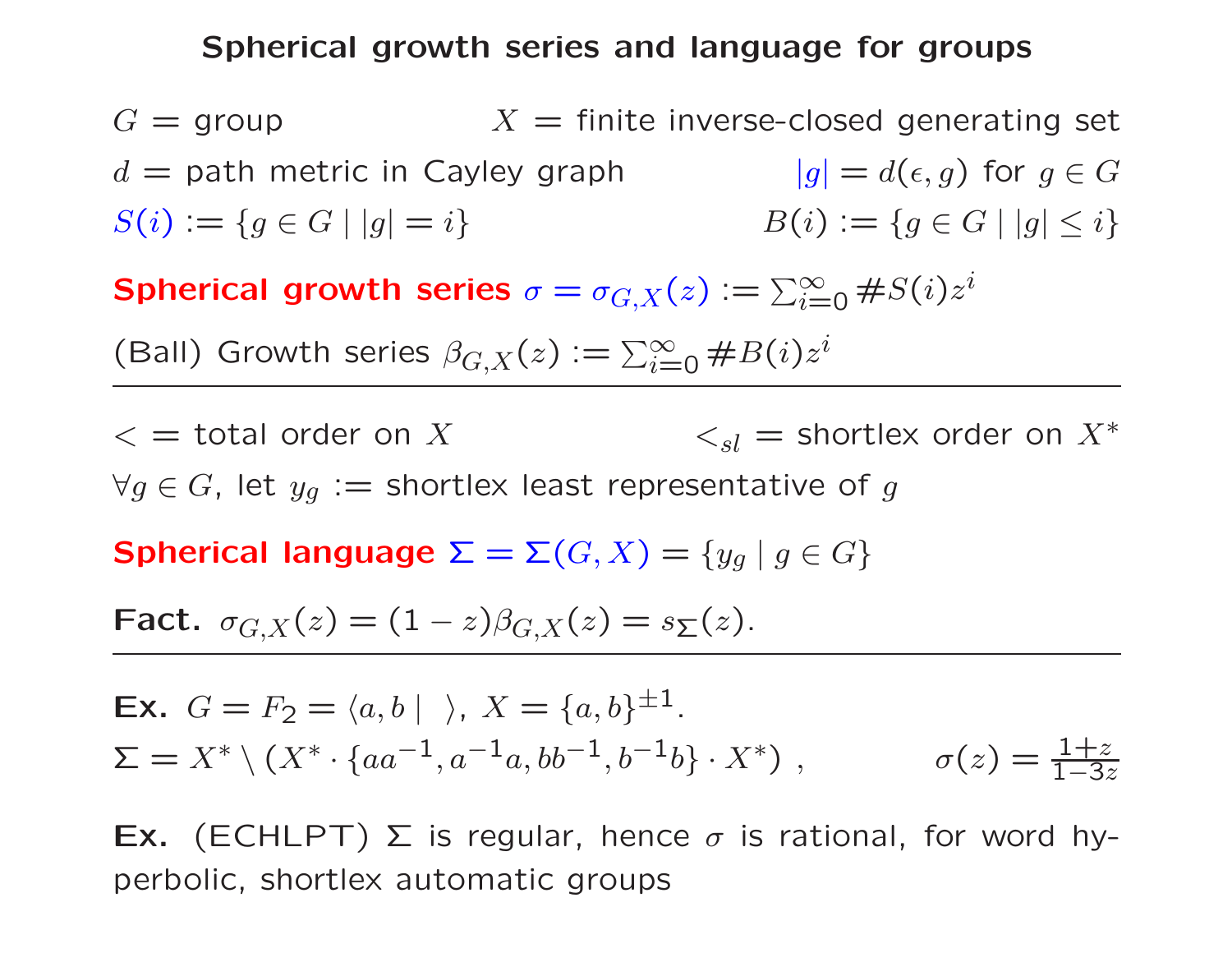# Spherical conjugacy growth series and language for groups

 $G =$  group  $X =$  finite inverse-closed generating set  $G/\sim_c =$  conjugacy classes;  $\quad |\alpha|_c = \min\{|g| \mid g \in \alpha\}$  for  $\alpha \in G/\sim_c$  $\widetilde{S}(i) := \{ \alpha \in G \sim_c | |\alpha|_c = i \}$   $\widetilde{B}(i) := \{ \alpha \in G \sim_c | |\alpha|_c \leq i \}$ Spherical conjugacy growth series  $\tilde{\sigma} = \tilde{\sigma}_{G,X}(z) \vcentcolon= \sum_{i=1}^\infty \sigma_i$  $\sum\limits_{i=0}^{\infty}\# \widetilde{S}(i)z^i$ (Ball) Conjugacy growth series  $\tilde{\beta}_{G,X}(z) := \sum_{i=1}^{\infty}$  $\sum\limits_{i=0}^{\infty}\# \widetilde{B}(i)z^i$ *Consistent with Guba-Sapir, Rivin; differs from Margulis, others.*  $\langle x \rangle = 1$  total order on X  $\langle s_l |$  = shortlex order on  $X^*$  $\forall \alpha \in G/\sim_c$ , let  $z_\alpha :=$  shortlex least word rep. an elt. of  $G$  in  $\alpha$ Spherical conjugacy language  $\widetilde{\mathbf{\Sigma}}=\widetilde{\mathbf{\Sigma}}(G,X)=\{z_{\alpha}\mid \alpha\in G/\sim_{c}\}$ Fact.  $\tilde{\sigma}_{G,X}(z)=(1-z)\tilde{\beta}_{G,X}(z)=s_{\widetilde{\Sigma}}(z).$ 

Rmk. Coornaert, Knieper: Asymptotic bounds on conjugacy growth functions using exponential cumulative rate of spherical growth, for torsion-free non-elementary word hyperbolic groups.

**Ex.** 
$$
G = S_3 = \langle a, b \mid a^2 = b^2 = (ab)^3 = 1 \rangle
$$
,  $X = \{a, b\}$ .  
\n $\sum = \{1, a, b, ab, ba, aba\}$ ,  $\sigma(z) = 1 + 2z + 2z^2 + z^3$   
\n $\tilde{\Sigma} = \{1, a, ab\}$ ,  $\tilde{\sigma}(z) = 1 + z + z^2$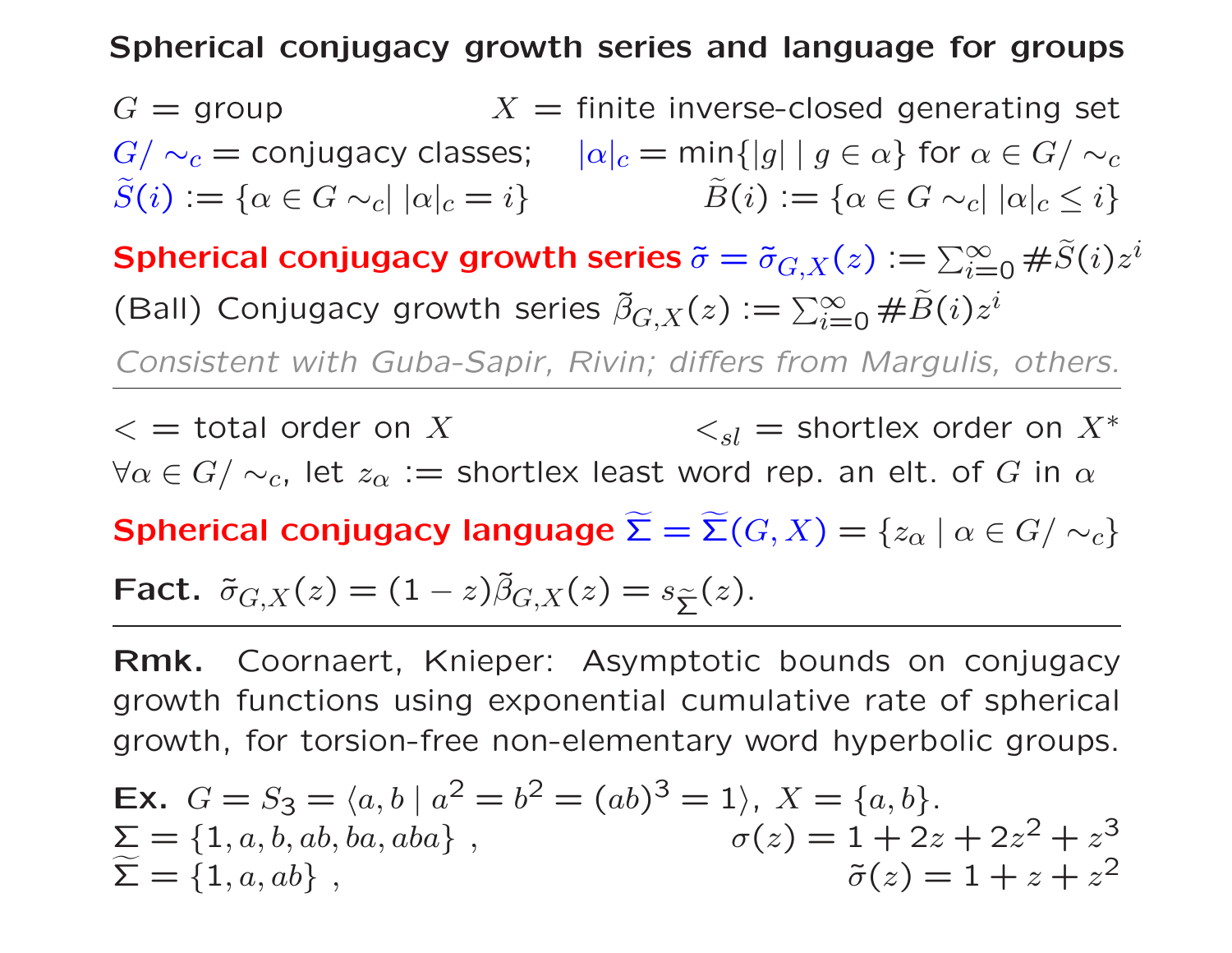# Closure and graph products

Def. The graph product associated to a finite graph Λ with vertex groups  $G_i$  is the group  $G = \langle G_i | [g, h] = \lambda$  whenever  $g \in G_i$ ,  $h \in G_j$ , and  $G_i$ ,  $G_j$  adjacent).

**Rmk.** Graph has no edges  $\Rightarrow G = *_i G_i$  is the free product. All vertex pairs adjacent  $\Rightarrow G = \times_i G_i$  is the direct product.

**Thm.** (Chiswell) Rationality of the spherical growth series  $\sigma$  is closed under graph product.

**Thm.** (H, Meier) Regularity of the spherical language  $\Sigma$  is closed under graph product.

Lem. (Rivin; CH) Rationality of the spherical conjugacy growth series  $\tilde{\sigma}$  and regularity of the spherical conjugacy language  $\widetilde{\Sigma}$  are closed under direct product.

(In fact,  $\tilde{\sigma}_{G\times H, X\cup Y}=\tilde{\sigma}_{G, X}\tilde{\sigma}_{H, Y}$  and  $\widetilde{\Sigma}(G\times H, X\cup Y)=\widetilde{\Sigma}(G, X)\widetilde{\Sigma}(H, Y).$  )

But what about free products and spherical conjugacy?...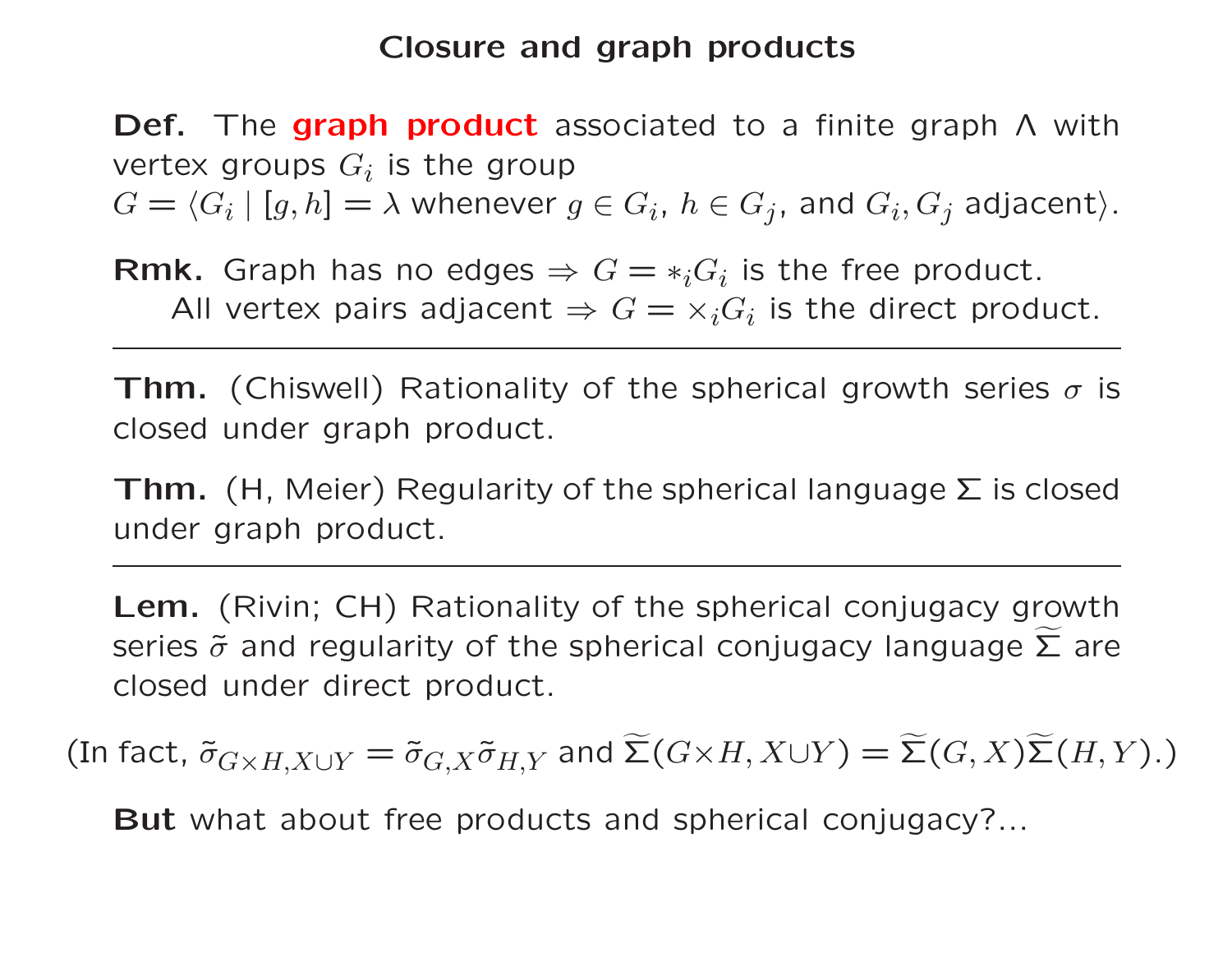Ex.  $\mathbb{Z} = \langle a | \rangle$ ,  $X = \{a\}^{\pm 1}$ :  $\qquad \tilde{\sigma}(z) = \sigma(z) = \frac{1+z}{1-z}$  $\overline{1-z}$ .

**Thm.** (Rivin) The spherical conjugacy growth series  $\tilde{\sigma}(F_2, X)$ for the free group  $F_2=\langle a,b\mid\;\;\rangle$  with respect to  $X=\{a,b\}^{\pm 1}$  is not rational.

Thm. (Ciobanu, H) The spherical conjugacy language  $\widetilde{\bf \Sigma}(F_2,X)$ is not context-free.

**Reason:** WLOG  $a < b$ .

(Regular language) <sup>∩</sup> (context-free (CF) language) is CF.  $\widetilde{\Sigma}$  is CF  $\Leftrightarrow \widetilde{\Sigma} \cap (a^+b^+a^+b^+)$  is CF.  $a^i b^j a^k b^l \in \widetilde{\mathsf{\Sigma}}(F_2,X) \Leftrightarrow$  either  $i > k$  or  $i = k$  and  $j \leq l.$ Latter is not CF - violates CF Pumping Lemma.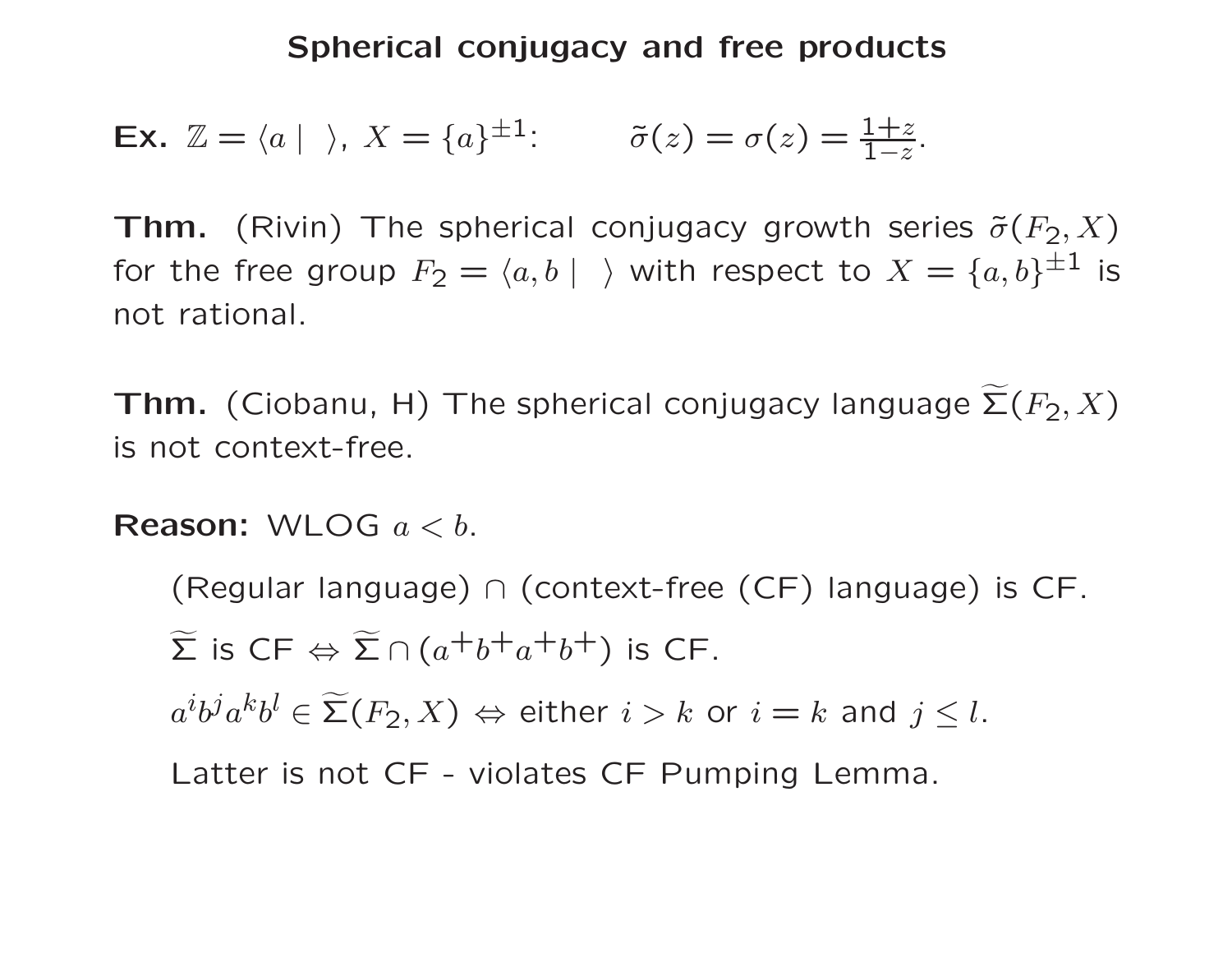# Dependence on generating set

Thm. (Stoll) Rationality of the spherical growth series depends upon the generating set.

**Thm.** (Hull, Osin) There is a finitely generated group G with finite index subgroup  $H$  such that the cumulative growth function  $cum(i)$  associated to the spherical conjugacy language for  $G$  grows exponentially, but  $H$  has only two conjugacy classes.

Conj. Rationality of the spherical conjugacy growth series depends upon the generating set.

 $\bf Q.$  Is the spherical conjugacy growth series  $\tilde{\sigma}_{F_2,Y}$  rational for another finite inverse-closed generating set  $Y$  of  $F_{\mathbf{2}}$ ?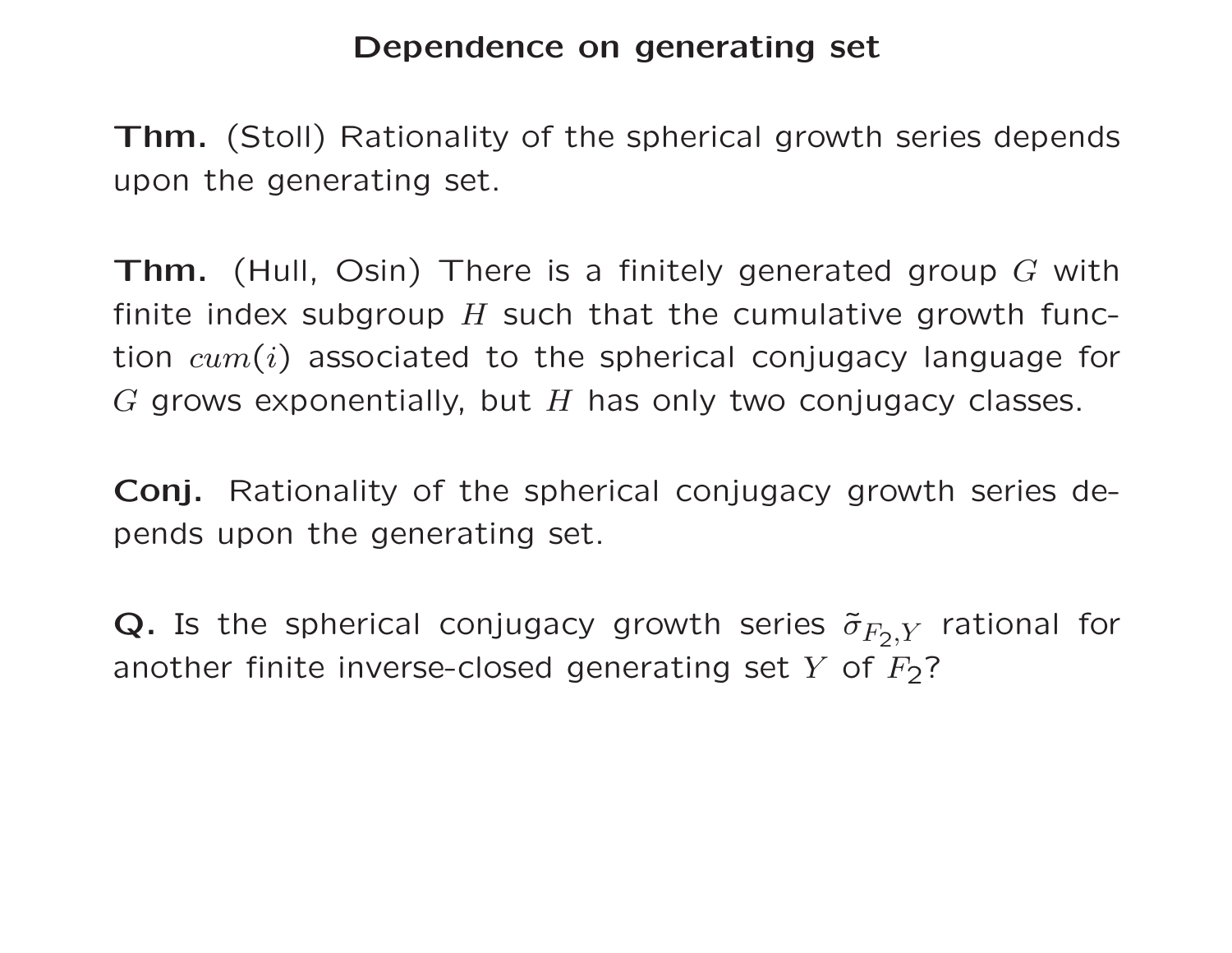## Free products of finite groups

**Thm.** (Ciobanu, H) Let  $G_i$  be a finite group and  $X_i := G_i \setminus \epsilon_{G_i}$ . (1) The spherical conjugacy growth series  $\tilde{\sigma}_{G_1*G_2, X_1\cup X_2}$  is rational iff  $G_1 = G_2 = \mathbb{Z}/2\mathbb{Z}$ .

(2) Let  $\langle$  be an ordering on  $X := X_1 \cup X_2$  satisfying  $a \langle b \rangle$  for all  $a \in G_1$ ,  $b \in G_2$ . The spherical conjugacy language  $\widetilde{\Sigma}_{G_1 * G_2, X}$ is regular iff  $G_1 = G_2 = \mathbb{Z}/2\mathbb{Z}$ .

**Reason:** 
$$
z \frac{d}{dz} \tilde{\sigma}_{G_1 * G_2, X} =
$$
  
\n $|\widetilde{\Sigma}(G_1, X_1) \cup \widetilde{\Sigma}(G_2, X_2) \setminus \{\lambda\}|z + 2 \sum_{r=1}^{\infty} \sum_{e|r} \phi(e)(|X_1||X_2|)^{r/e} z^{2r} =$   
\n $|\widetilde{\Sigma}(G_1, X_1) \cup \widetilde{\Sigma}(G_2, X_2) \setminus \{\lambda\}|z + 2 \sum_{d=1}^{\infty} \phi(d) \frac{|X_1||X_2| z^{2d}}{1 - |X_1||X_2| z^{2d}}$   
\nWhen |X\_1||X\_2| > 1 have analytic function on unit disk except at

When  $\bar{|X_1|}|X$ 1, have analytic function on unit disk except at infinitely many poles.

Rmk. Thm above gives evidence for:

**Conj.** (Rivin) A word hyperbolic group G has rational spherical conjugacy growth series if and only if  $G$  is virtually cyclic.

Idea: The *spherical* conjugacy growth series is rarely rational.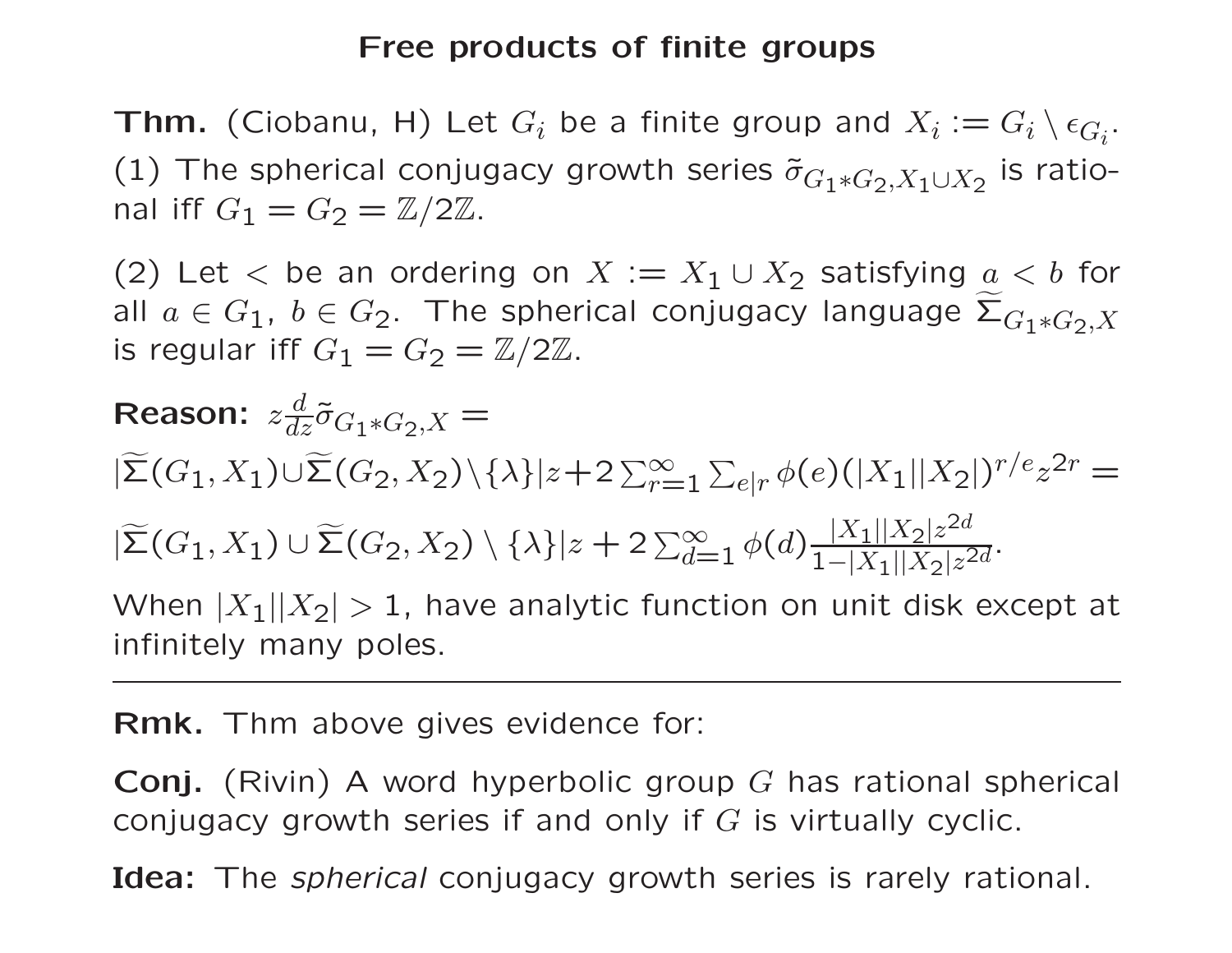## Geodesic growth series and language for groups

 $G =$  group  $X =$  finite inverse-closed generating set  $d =$  path metric in Cayley graph  $|w| = d(\epsilon, w)$  for  $w \in X^*$ 

Geodesic language  $\Gamma = \Gamma(G, X) = \{w \in X^* \mid l(w) = |w|\}$ 

Geodesic growth series  $\gamma=$  $\gamma_{G,X}(z) \vcentcolon= s_\mathsf{\Gamma}(z)$ 

 $G/\sim_c$  = {conj.} classes  $|w|_c = \min\{|g| \mid g \in [w]_c\}$  for  $w \in X^*$ 

Geodesic conjugacy language  $\widetilde{\mathsf{\Gamma}}=\widetilde{\mathsf{\Gamma}}(G,X)=\{w\in X^* \mid l(w)=|w|_c\}$ 

Geodesic conjugacy growth series  $\tilde{\gamma}=\tilde{\gamma}_{G,X}(z)$   $:=s_{\widetilde{\Gamma}}(z)$ 

**Ex.** 
$$
G = S_3 = \langle a, b | a^2 = b^2 = (ab)^3 = 1 \rangle
$$
,  $X = \{a, b\}$ .  
\n $\Sigma = \{1, a, b, ab, ba, aba\}$ ,  $\sigma(z) = 1 + 2z + 2z^2 + z^3$   
\n $\widetilde{\Sigma} = \{1, a, ab\}$ ,  $\widetilde{\sigma}(z) = 1 + z + z^2$   
\n $\Gamma = \{1, a, b, ab, ba, aba, bab\}$ ,  $\gamma(z) = 1 + 2z + 2z^2 + 2z^3$   
\n $\widetilde{\Gamma} = \{1, a, b, ab, ba\}$ ,  $\widetilde{\gamma}(z) = 1 + 2z + 2z^2$ 

Ex.  $\Gamma$  is regular, hence  $\gamma$  is rational, for: Word hyperbolic (Cannon), virtually abelian, geometrically finite hyperbolic (Neumann-Shapiro), Coxeter (Howlett), Garside (Charney-Meier) groups. Regularity of Γ can depend upon the generating set (Cannon).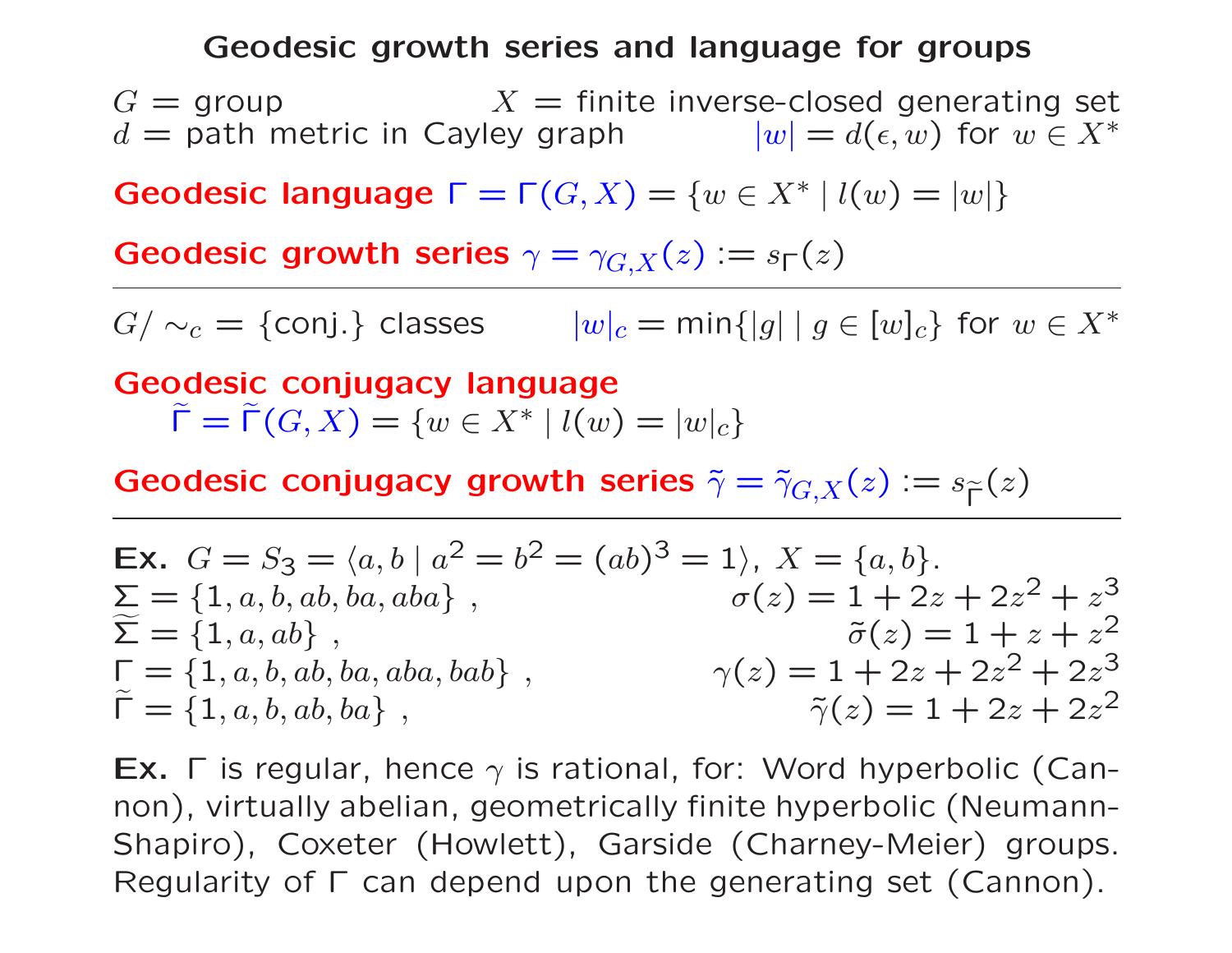## Geodesics, conjugacy geodesics, and graph products

 $G =$  graph product of finite graph  $\Lambda$  with vertex groups  $G_i = \langle X_i \rangle$ with each  $X_i$  finite, inverse-closed.

 $X := \cup_i X_i.$ 

For each i, define a homomorphism  $\pi_i: X^* \to (X_i \cup \{\$\})^*$  by

$$
\pi_i(a) := \begin{cases} a & \text{if } a \in X_i \\ \$ & \text{if } a \in X_j \text{ and } X_i, X_j \text{ not adjacent} \\ 1 & \text{if } a \in X_j \text{ and } X_i, X_j \text{ adjacent} \end{cases}
$$

Thm. (Ciobanu, H)

(1) Geodesic words for  $G$  over  $X$  satisfy

 $\Gamma(G,X)=\cap_i \pi$  $^{-1}_i$ ( Γ $(G_i,X_i)$ (\$ Γ $(G_i,X_i))^*$  ).

(2) Conjugacy geodesic words for  $G$  over  $X$  satisfy  $\widetilde{\Gamma}(G, X) = \cap_i \; \pi$ − 1  $\tilde{U}_i^{-1}(\;\widetilde{\mathsf{\Gamma}}(G_i,X_i)\cup \widetilde{U}_i\; )$  where  $\tilde{U}_i \mathrel{\mathop:}= \{u_0\$_{u_1}\cdots\$_{u_m}\ |\ m\geq 1\ \text{and}\ u_1,...,u_{m-1},u_mu_0\in \tilde{\mathsf{\Gamma}}(G_i,X_i)\}.$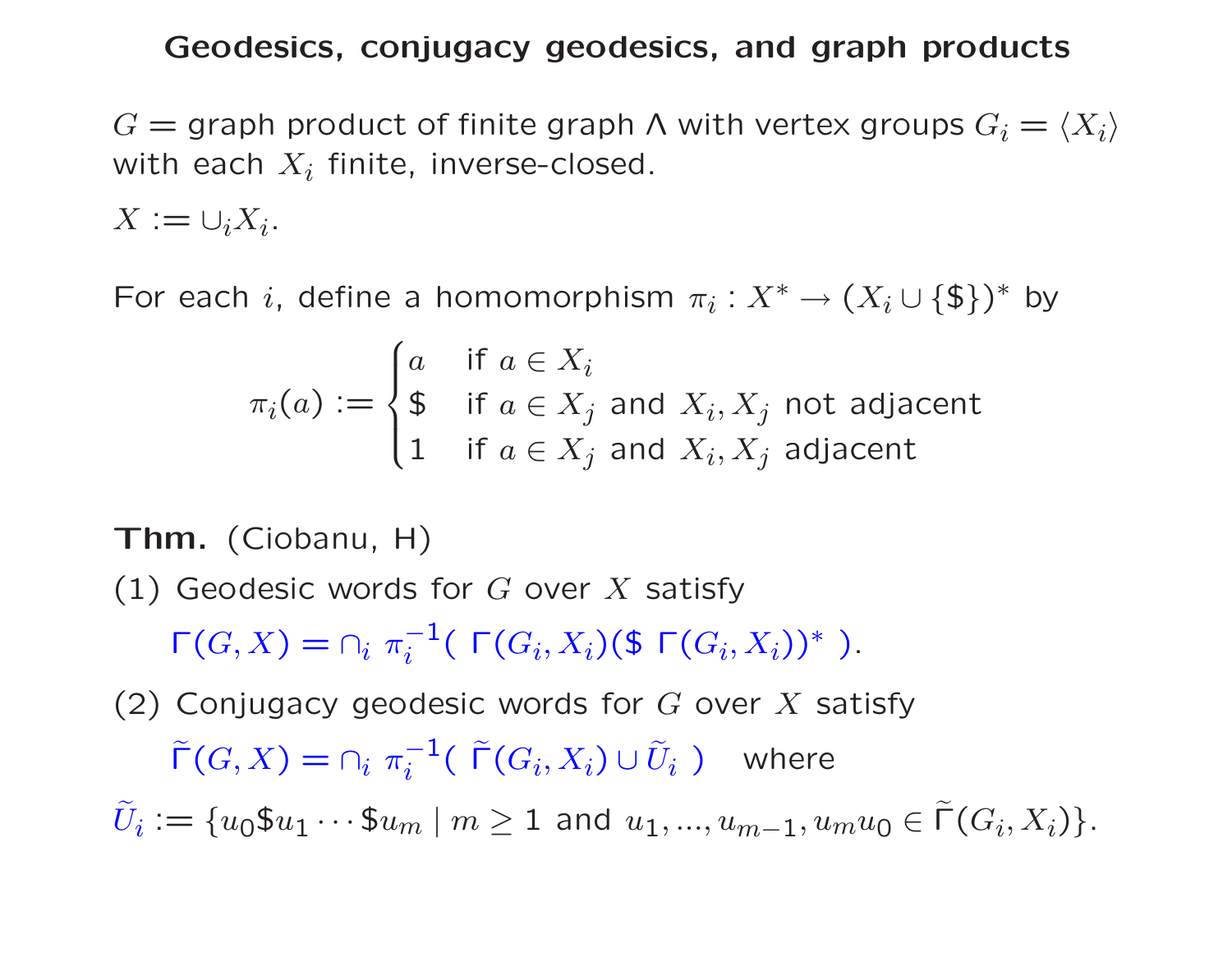# The free group on 2 generators

**Ex.** 
$$
G = F_2 = \langle a, b | \rangle
$$
,  $X = \{a, b\}^{\pm 1}$ .  $\wedge : \langle a | \rangle \bullet \bullet \langle b | \rangle$   
\n $\Gamma = \Sigma = X^* \setminus (X^* \cdot \{aa^{-1}, a^{-1}a, bb^{-1}, b^{-1}b\} \cdot X^*)$  are regular  
\n $\Gamma(\langle a | \rangle, \{a^{\pm 1}\}) = a^* \cup a^{-1*}$   $\Gamma(\langle b | \rangle, \{b^{\pm 1}\}) = b^* \cup b^{-1*}$   
\n $\pi_1(a) = a, \quad \pi_1(a^{-1}) = a^{-1}, \quad \pi_1(b) = \$, \quad \pi_1(b^{-1}) = \$$   
\n $\pi_2(a) = \$, \quad \pi_2(a^{-1}) = \$, \quad \pi_2(b) = b, \quad \pi_2(b^{-1}) = b^{-1}$   
\n $\tilde{\Gamma} = \{w \in X^* | \pi_1(w) \in ((a^* \cup a^{-1*})(\$ (a^* \cup a^{-1*}))^*) \text{ and } \pi_2(w) \in ((b^* \cup b^{-1*})(\$ (b^* \cup b^{-1*}))^*) \text{ } \}$  is regular  
\n $\gamma(z) = \sigma(z) = \frac{1+z}{1-3z}$   $\tilde{\gamma}(z) = \frac{1+z-z^2-9z^3}{(1-3z)(1-z)(1+z)}$   
\n $\tilde{\Sigma}$  is not CF.  $\tilde{\sigma}(z)$  not rational.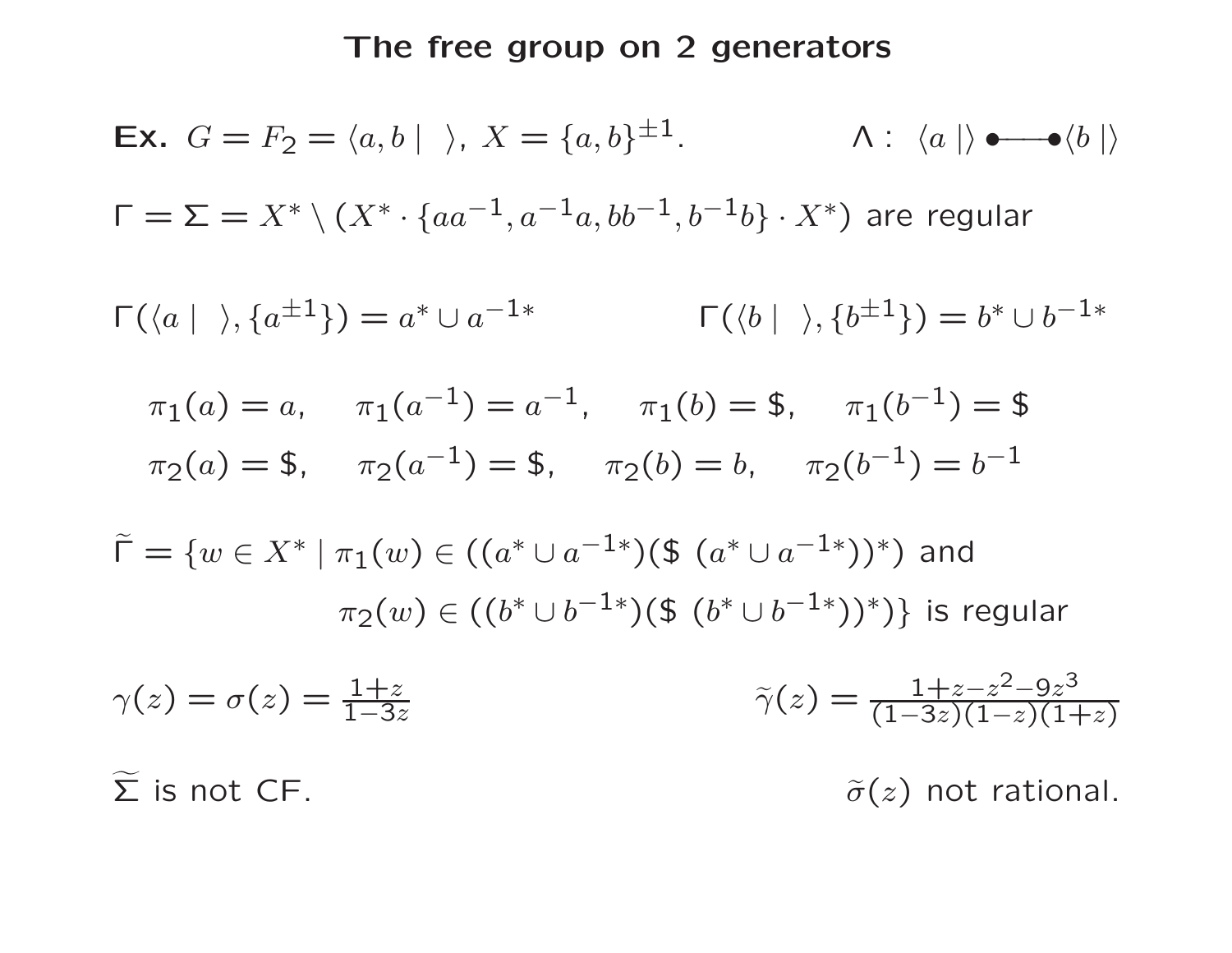Geodesics, conjugacy geodesics, and graph products, II

Cor. (Ciobanu, H) Regularity for the pair  $\Gamma$ ,  $\Gamma$  of geodesic and geodesic conjugacy languages is closed under graph product.

Cor. (Ciobanu, H) Every right-angled Artin group, right-angled Coxeter group, and graph product of finite groups has a regular geodesic conjugacy language  $\widetilde{\Gamma}$  and a rational geodesic conjugacy growth series  $\tilde{\gamma}$ .

Rmk. This gives new proof of:

Cor. (Loeffler, Meier, Worthington) Regularity of the geodesic language Γ is closed under graph product.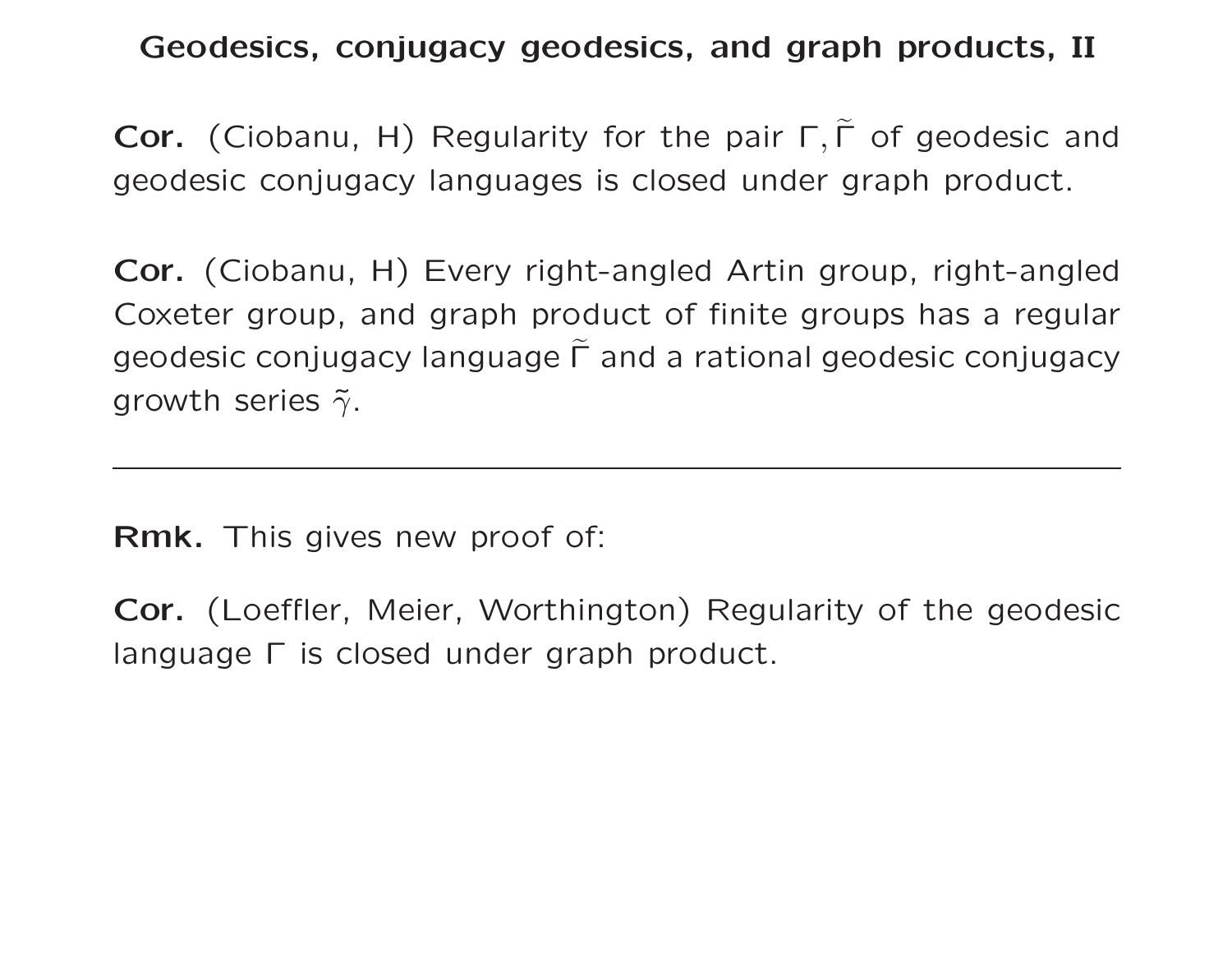Geodesics, conjugacy geodesics, and graph products, III

Thm. (Ciobanu, H) (1) Geodesic words:  $\Gamma(G,X) = \cap_i \pi$  $^{-1}_i$ ( Γ $(G_i,X_i)$ (\$ Γ $(G_i,X_i))^*$  ). (2) Conjugacy geodesic words:  $\ \ \widetilde{\mathsf{\Gamma}}(G,X)=\cap_i\ \pi_i$ − 1  $\tilde{\mathcal{F}}^{-1}(\;\widetilde{\mathsf{\Gamma}}(G_i,X_i)\cup \tilde{U}_i\; )$  $\widetilde{U}_i:=\{u_0\mathfrak{s}u_1\cdots\mathfrak{s}u_m\ |\ m\geq 1\ \text{and}\ u_1,...,u_{m-1},u_mu_0\in \widetilde{\mathsf{\Gamma}}(G_i,X_i)\}.$ 

## Notes on proof

- Using an extended generating set  $T \supseteq X$ , find a weightlex complete rewriting system for  $G.$
- $T:=\{a_1\cdots a_m\mid a_i\in X_{k_i} \text{ and } i\neq j \Rightarrow X_{k_i}, X_{k_j} \text{ adjacent}\}.$
- Have canonical homomorphism  $T^* \to X^*$ . Images of irreducible words  $=$  geodesic set  $\mathcal N$  of normal forms over  $X.$

•  $w \in X^*$  is geodesic iff normal form for  $w$  can be obtained from  $w$  by operations of the form

Local exchange:  $yuz \to ywz$  with  $y, z \in X^*$ ,  $u, w \in X^*_i$  $\sum_{i}^{*}$ ,  $u =$  $\, G_i \, \, w$  , and  $l(u) = l(w)$ .

*Shuffle*:  $yuwz \rightarrow ywuz$  with  $y, z \in X^*, u \in X^*_i$  $i^*,\ w\in X^*_j,$  and  $i,j$ adjacent in Λ.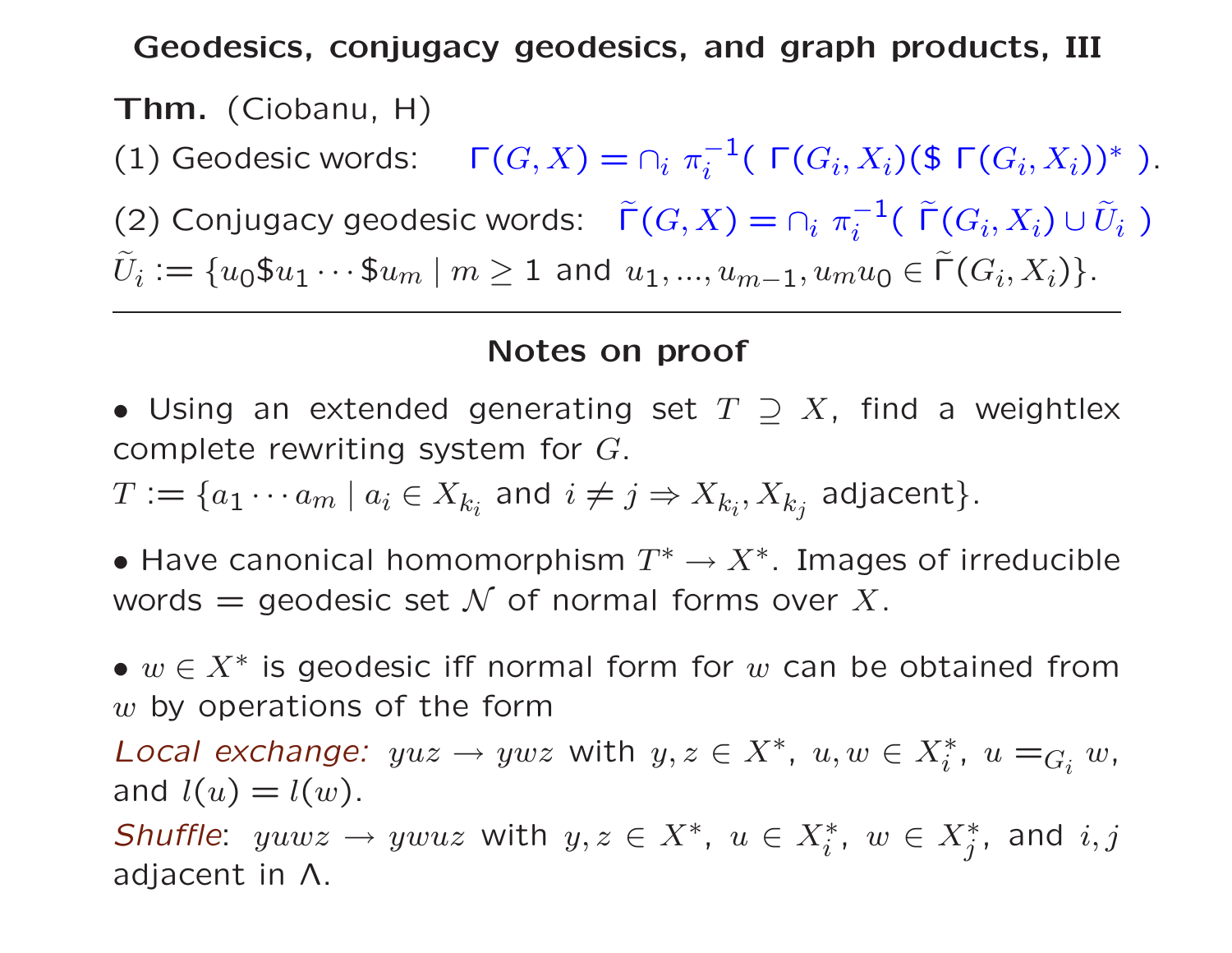#### Geodesic series for direct and free products

Let  $G$  and  $H$  be groups with finite inverse-closed generating sets A and B, respectively. Let  $X := A \cup B$ .

#### Free products

Thm. (1) (Loeffler, Meier, Worthington)

$$
\gamma_{G*H,X} = \frac{\gamma_{G,A}\gamma_{H,B}}{1-(\gamma_{G,A}-1)(\gamma_{H,B}-1)}.
$$

(2) (Ciobanu, H)

 $\tilde{\gamma}_{G \ast H, X} - 1 = (\tilde{\gamma}_{G, A} - 1) + (\tilde{\gamma}_{H, B} - 1) - z$  $\frac{d}{dz}$  In  $\Big[$  $\mathbf{1}-(\gamma_{G,A}-1)(\gamma_{H,B}-1)\big|.$ i Direct products

 ${\sf Thm.}$   $(1)$  (Loeffler, Meier, Worthington)  $\gamma_{G \times H,X}$  $=\sum_{i=1}^{\infty}$  $\sum\limits_{i=0}^{\infty} c_i z^i$ where  $\gamma_{G,A}(z) = \sum_{i=1}^{\infty}$  $\sum_{i=0}^{\infty} a_i z^i$ ,  $\tilde{\gamma}_{H,B}(z) = \sum_{i=0}^{\infty}$  $\sum\limits_{i=0}^{\infty}b_iz^i$ , and  $c_i \mathrel{\mathop:}= \sum$  $\it i$  $i$ <sub>j=0</sub> $($  $\it i$ j  $\begin{pmatrix} 1 \ 1 \end{pmatrix}$  $a_j b_{i-j}$ .

(2) (Ciobanu, H)  $\tilde{\gamma}_{G \times H,X}$  $=\sum_{i=1}^{\infty}$  $\sum\limits_{i=0}^{\infty}t_iz^i$ where  $\tilde{\gamma}_{G,A}(z) = \sum_{i=1}^{\infty}$  $\sum_{i=0}^{\infty} r_i z^i$ ,  $\tilde{\gamma}_{H,B}(z) = \sum_{i=0}^{\infty}$  $\sum\limits_{i=0}^{\infty}s_iz^i$ , and  $t_i \mathrel{\mathop:}= \sum$ i  $i_{j=0}$   $\binom{G}{j}$  $\it i$  $j$ ) $r_j s_{i-j}$ .  $\begin{pmatrix} 1 \ 1 \end{pmatrix}$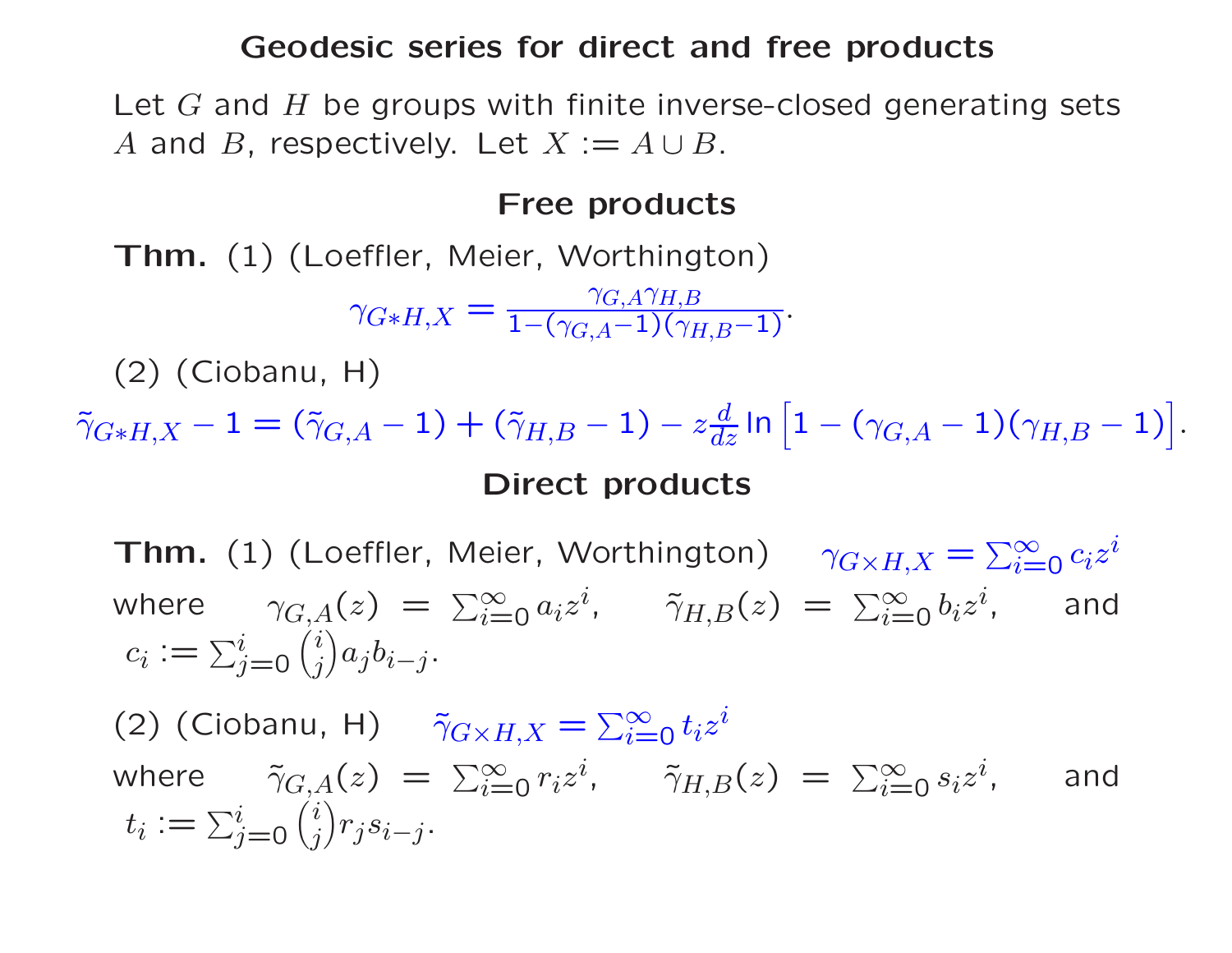Geodesic series for direct and free products, cont'd

# Ex. *Right-angled Coxeter group:*

$$
G = \langle a, b, c \mid a^2 = b^2 = c^2 = (ab)^2 = (bc)^2 = 1 \rangle \qquad X = \{a, b, c\}
$$

The spherical language  $\Sigma(G, X)$  and spherical conjugacy language  $\widetilde{\Sigma}(G,X)$  are regular, and the spherical and spherical conjugacy series  $\sigma_{G,X}$  and  $\tilde{\sigma}_{G,X}$  are rational.

The geodesic language

 $\Gamma(G, X) = {\lambda, c}(bc)^{*} {\lambda, a}(bc)^{*} {\lambda, b} \cup {\lambda, b}(cb)^{*} {\lambda, a}(cb)^{*} {\lambda, c}$ 

and the geodesic conjugacy language

 $\widetilde{\Gamma}(G,x)=\{b,c,ab,ac,ba,ca\} \cup (bc)^* \{\lambda,a,bac\} (bc)^* \cup (cb)^* \{\lambda,a,cab\} (cb)^*$ 

are regular, and the corresponding rational growth series are

$$
\gamma_{G,X}(z) = \frac{1+z+z^2-z^3}{(1-z)^2} \qquad \qquad \tilde{\gamma}_{G,X} = \frac{1+3z+4z^2-9z^4+z^5+4z^6}{(1-z)^2(1+z)^2}
$$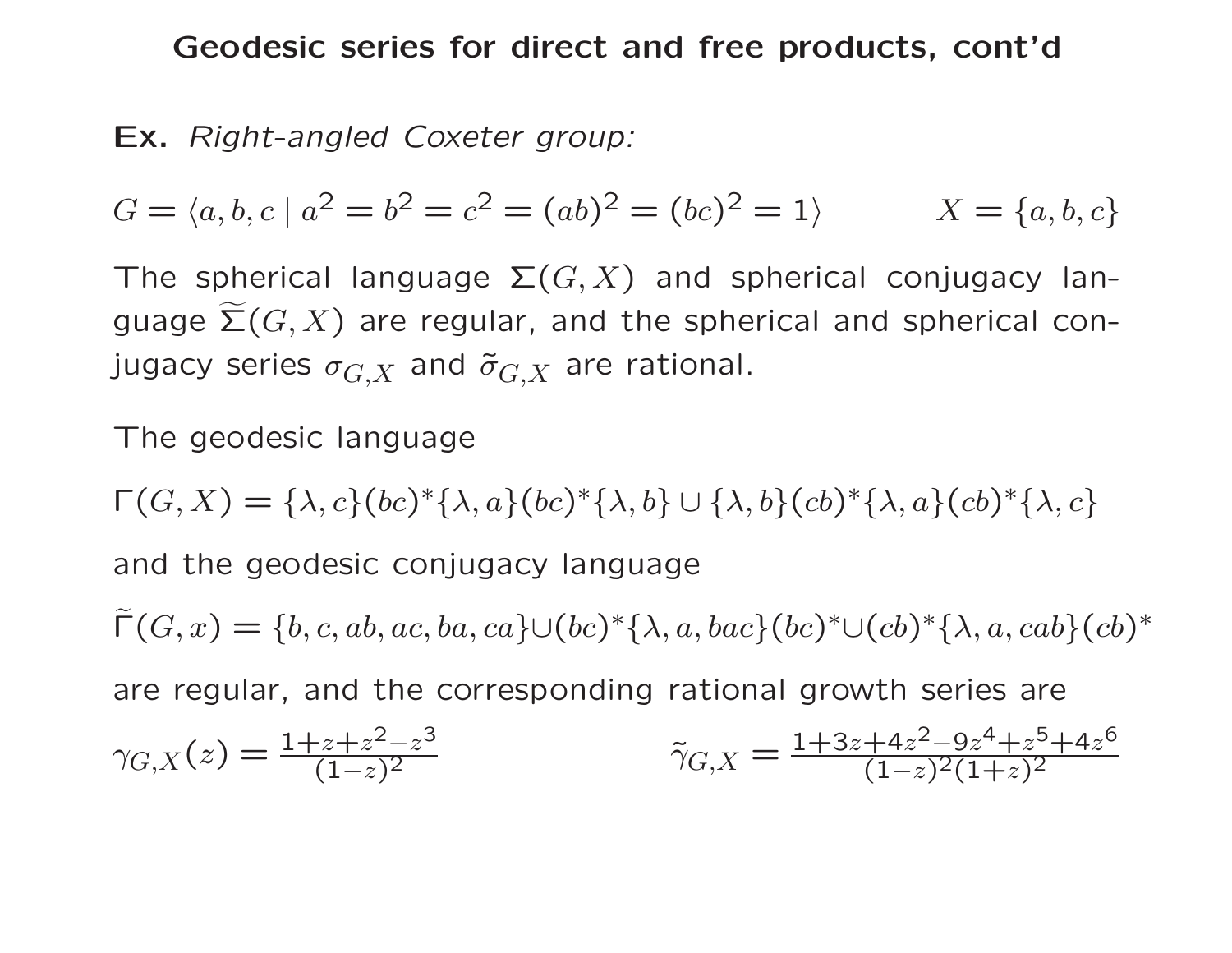### Amalgamated products of finite groups

Ex. *Free product of finite groups:*

 $G, H$  finite groups  $A := G \setminus \{1_G\}, B := H \setminus \{1_H\}$ Let  $m := |A| = |G| - 1$  and  $n := |B| = |H| - 1$ .  $\widetilde{\Gamma}(G,A) = \Gamma(G,A) = A \cup \{\lambda\}$   $\widetilde{\Gamma}(H,B) = \Gamma(H,B) = B \cup \{\lambda\}$  $\tilde{\gamma}_{G,A}$ =  $\gamma_{G,A}=mz+1$   $\tilde{\gamma}_{H,B}$ =  $\gamma_{H,B} = nz + 1.$  $\tilde{\gamma}(G * H, A \cup B)(z) = \frac{1 + (m+n)z + mnz^2 - mn(m+n)z^3}{1 - mnz^2}$  $\overline{1-mnz^2}$ .

Ex. For  $P:=\mathop{PSL}\nolimits_2(\mathbb{Z})=\mathbb{Z}_2\ast\mathbb{Z}_3=\langle a,b,c \mid a^2=1, b^2=c, bc=1\rangle$ with  $X = \{a, b, c\}$ , the geodesic conjugacy growth series is  $\tilde{\gamma}_{P,X}(z) = \frac{1+3z+2z^2-6z^3}{1-2z^2}$  $\frac{1-2z^2}{z-2z-2}$ 

**Thm.** (Ciobanu, H) If G and H are finite groups with a common subgroup K, then the free product  $G *_K H$  of  $G$  and  $H$  amalgamated over K, with respect to the generating set  $X := G \cup H \cup$  $K - \{1\}$ , has regular geodesic conjugacy language  $\widetilde{\Gamma}(G *_{K} H,X)$ and rational geodesic conjugacy series  $\tilde{\gamma}_{G*_{K}H,X}.$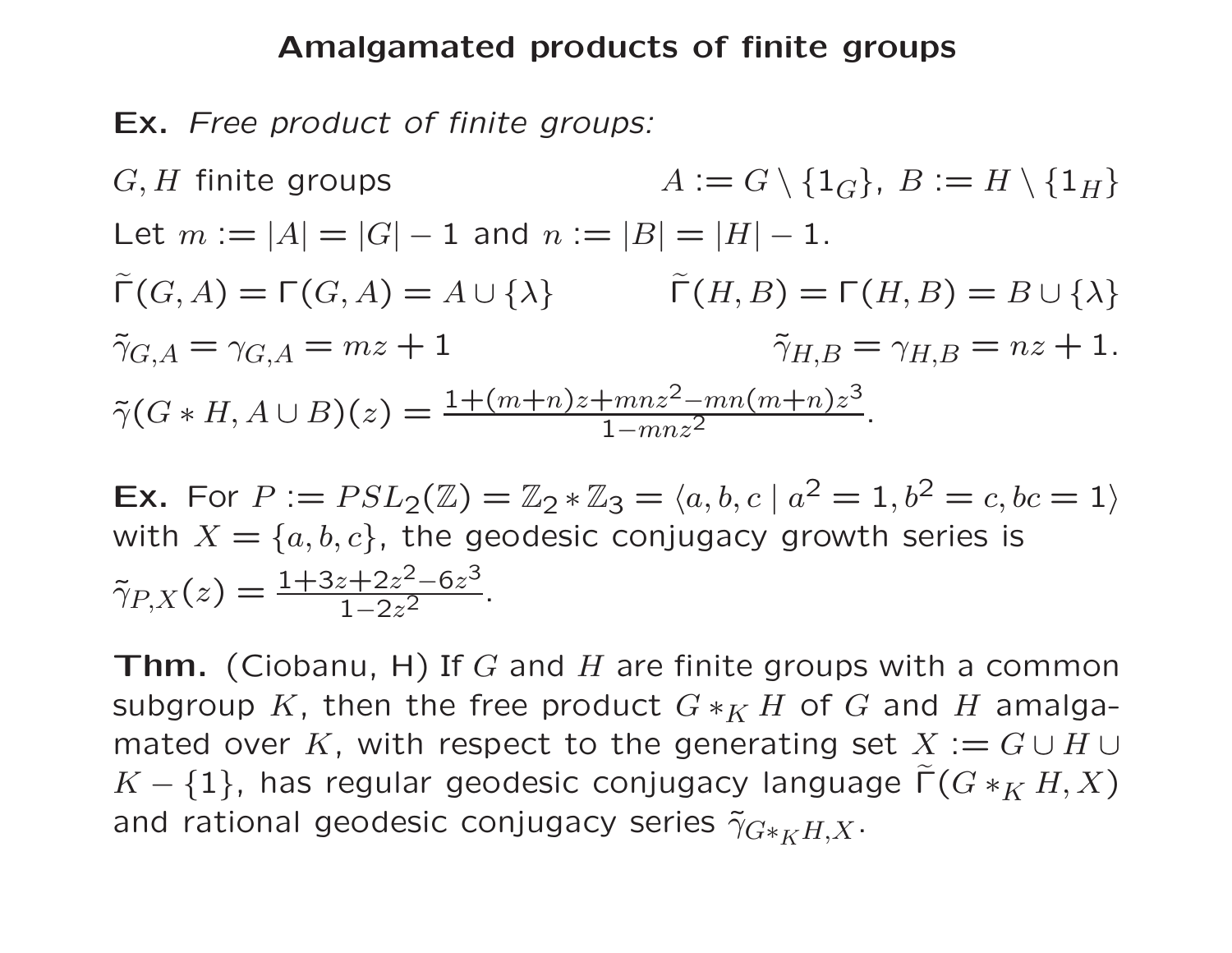# An in-between growth function

Recall  $y_g:=$  shortlex least rep. of  $g\in G.$ 

Equality conjugacy language  $\widetilde{\mathcal{E}} = \widetilde{\mathcal{E}}(G,X) := \{y_g \mid |g| = |g|_c\}$ 

Equality conjugacy growth series  $\tilde{\epsilon} = \tilde{\epsilon}_{G,X} := s_{\widetilde{\mathcal{E}}}(z)$ 

$$
\widetilde{\Sigma} \subseteq \widetilde{\mathcal{E}} \subseteq \widetilde{\Gamma}
$$
\n
$$
\cup \vert \qquad \qquad \cup \vert
$$
\n
$$
\Sigma \qquad \subseteq \qquad \Gamma
$$

Lem. (Rivin) If  $G=F_2$  and  $X=$  (free basis) $^{\pm 1}$  then  $\tilde \epsilon$  is rational. (In fact  $\widetilde{\mathcal{E}}=\widetilde{\Gamma}$  is regular and  $\widetilde{\epsilon}=\widetilde{\gamma}$ .)

Q. Is regularity of the equality conjugacy language preserved under graph product?

Q. Is rationality of the equality conjugacy growth series preserved by direct and free products?